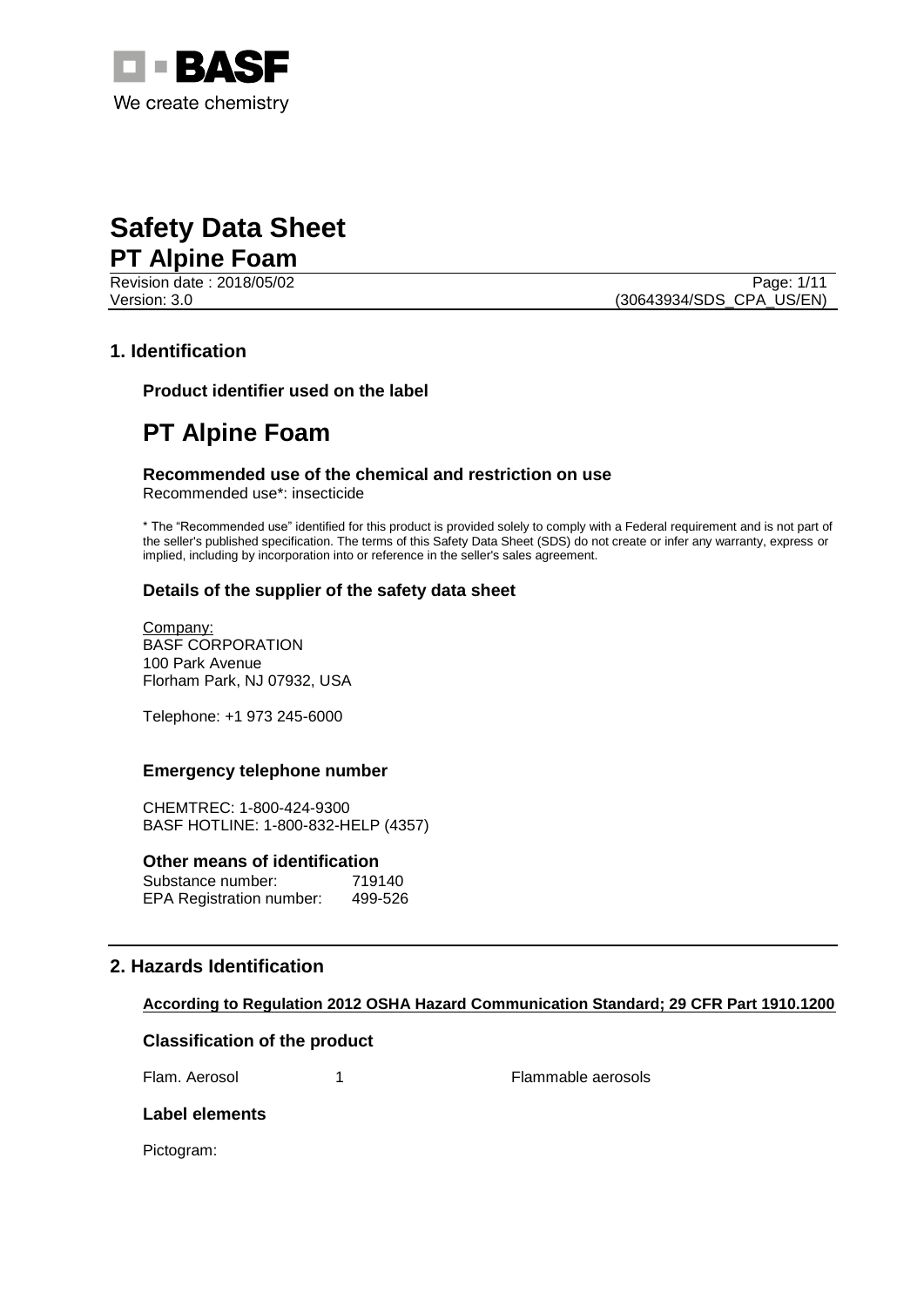# **Safety Data Sheet**

# **PT Alpine Foam**

| Signal Word:<br>Danger                       |                                                                                                   |
|----------------------------------------------|---------------------------------------------------------------------------------------------------|
| <b>Hazard Statement:</b><br>H <sub>222</sub> | Extremely flammable aerosol.                                                                      |
| Precautionary Statements (Prevention):       |                                                                                                   |
| P210                                         | Keep away from heat, hot surfaces, sparks, open flames and other<br>ignition sources. No smoking. |
| P <sub>2</sub> 11                            | Do not spray on an open flame or other ignition source.                                           |
| P <sub>251</sub>                             | Do not pierce or burn, even after use.                                                            |
| Precautionary Statements (Storage):          |                                                                                                   |
| P410 + P412                                  | Protect from sunlight. Do no expose to temperatures exceeding 50°C/<br>122°F                      |

# **3. Composition / Information on Ingredients**

#### **According to Regulation 2012 OSHA Hazard Communication Standard; 29 CFR Part 1910.1200**

| CAS Number  | Weight %       | <b>Chemical name</b>                  |
|-------------|----------------|---------------------------------------|
| 68476-86-8  | $7.0 - 10.0\%$ | Petroleum gases, liquefied, sweetened |
| 165252-70-0 | $0.025 \%$     | Dinotefuran technical                 |

# **4. First-Aid Measures**

# **Description of first aid measures**

#### **General advice:**

Remove contaminated clothing.

#### **If inhaled:**

Keep patient calm, remove to fresh air.

#### **If on skin:**

Wash thoroughly with soap and water.

# **If in eyes:**

Wash affected eyes for at least 15 minutes under running water with eyelids held open.

#### **If swallowed:**

Rinse mouth and then drink plenty of water.

# **Most important symptoms and effects, both acute and delayed**

Symptoms: No significant reaction of the human body to the product known.

# **Indication of any immediate medical attention and special treatment needed**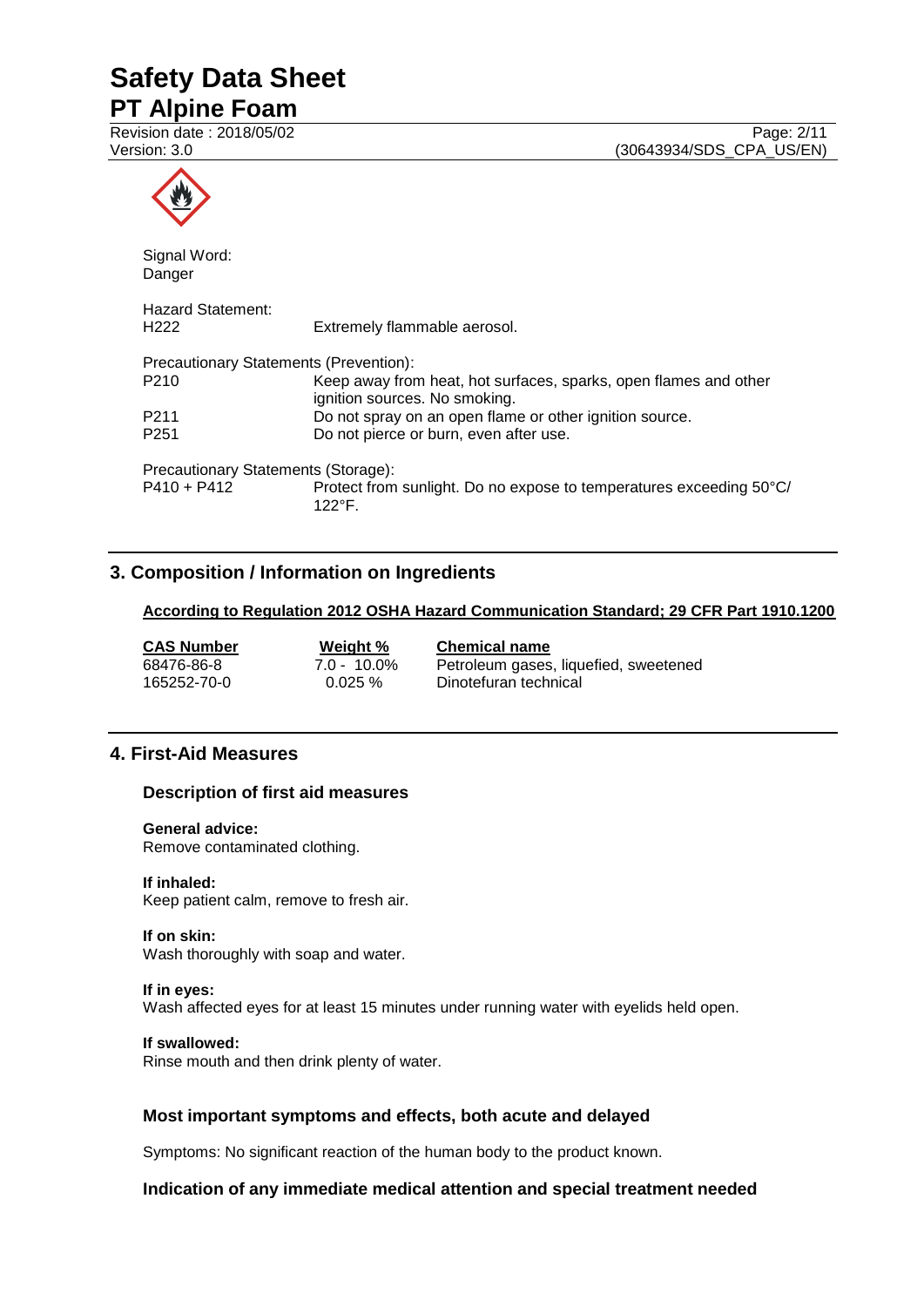# **Safety Data Sheet**

# **PT Alpine Foam**

Revision date : 2018/05/02 Page: 3/11 Version: 3.0 (30643934/SDS\_CPA\_US/EN)

Note to physician<br>Treatment:

Symptomatic treatment (decontamination, vital functions).

# **5. Fire-Fighting Measures**

# **Extinguishing media**

Suitable extinguishing media: water spray, dry powder, foam, carbon dioxide

# **Special hazards arising from the substance or mixture**

Hazards during fire-fighting: carbon monoxide, carbon dioxide, nitrogen oxides The substances/groups of substances mentioned can be released in case of fire. Aerosol container contains flammable gas under pressure.

# **Advice for fire-fighters**

Protective equipment for fire-fighting: Wear self-contained breathing apparatus and chemical-protective clothing.

#### **Further information:**

Keep containers cool by spraying with water if exposed to fire. In case of fire and/or explosion do not breathe fumes. Collect contaminated extinguishing water separately, do not allow to reach sewage or effluent systems. Dispose of fire debris and contaminated extinguishing water in accordance with official regulations.

# **6. Accidental release measures**

# **Personal precautions, protective equipment and emergency procedures**

Do not breathe vapour/spray. Use personal protective clothing. Avoid contact with the skin, eyes and clothing.

# **Environmental precautions**

Do not discharge into the subsoil/soil. Do not discharge into drains/surface waters/groundwater.

# **Methods and material for containment and cleaning up**

Dike spillage. Pick up with suitable absorbent material. Place into suitable containers for reuse or disposal in a licensed facility. Spilled substance/product should be recovered and applied according to label rates whenever possible. If application of spilled substance/product is not possible, then spills should be contained, solidified, and placed in suitable containers for disposal. After decontamination, spill area can be washed with water. Collect wash water for approved disposal.

# **7. Handling and Storage**

# **Precautions for safe handling**

RECOMMENDATIONS ARE FOR MANUFACTURING, COMMERCIAL BLENDING, AND PACKAGING WORKERS. PESTICIDE APPLICATORS & WORKERS must refer to the Product Label and Directions for Use attached to the product for Agricultural Use Requirements in accordance with the EPA Worker Protection Standard 40 CFR part 170. Ensure adequate ventilation. Provide good ventilation of working area (local exhaust ventilation if necessary). Keep away from sources of ignition - No smoking. Keep container tightly sealed. Protect against heat. Protect contents from the effects of light. Protect from air. Handle and open container with care. Do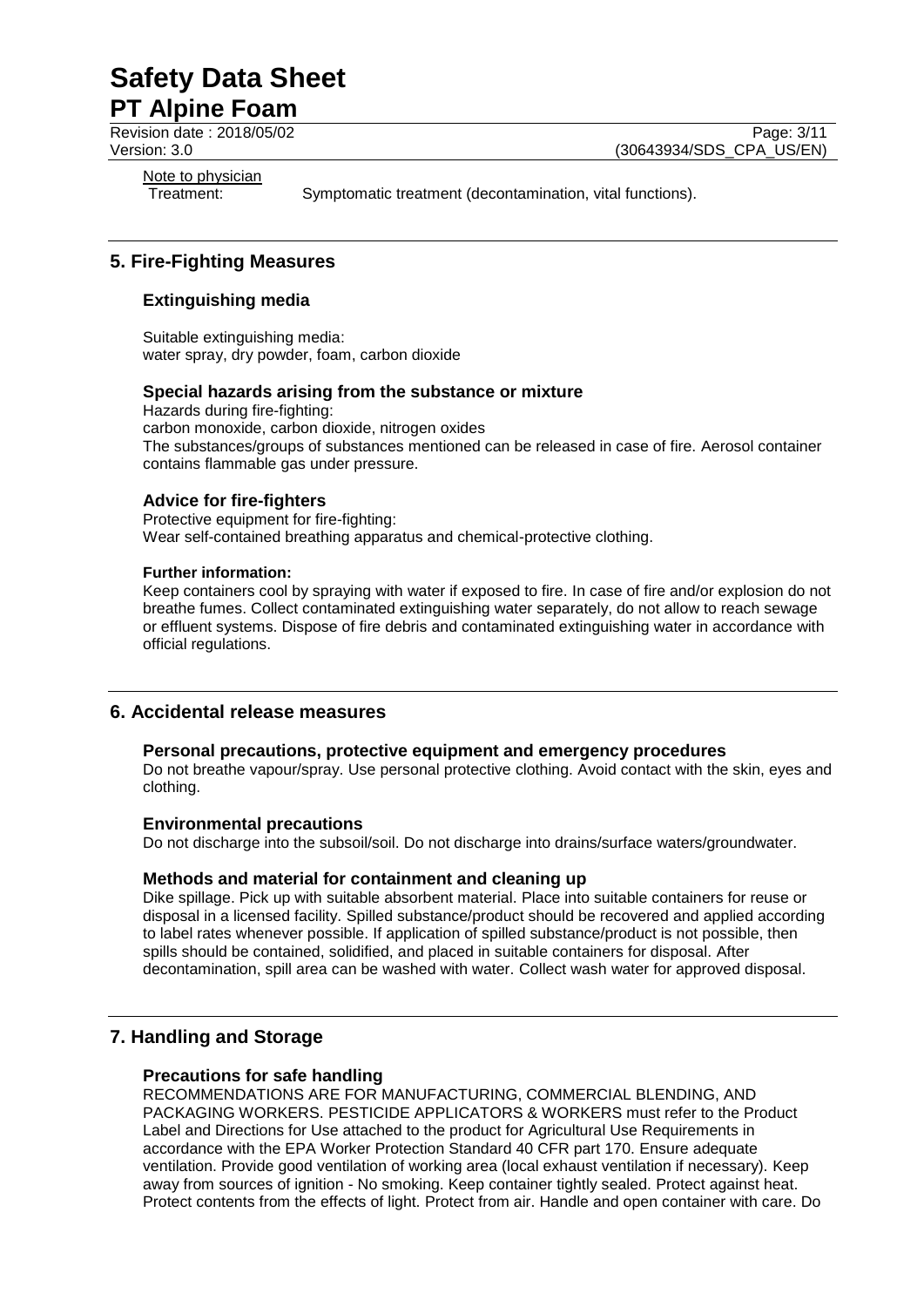Revision date : 2018/05/02 Page: 4/11

Version: 3.0 (30643934/SDS\_CPA\_US/EN)

not open until ready to use. Once container is opened, content should be used as soon as possible. Avoid aerosol formation. Provide means for controlling leaks and spills. Do not return residues to the storage containers. Follow label warnings even after container is emptied. The substance/ product may be handled only by appropriately trained personnel. Avoid all direct contact with the substance/product. Avoid contact with the skin, eyes and clothing. Avoid inhalation of dusts/mists/vapours. Wear suitable personal protective clothing and equipment.

Protection against fire and explosion:

Vapours may form ignitable mixture with air. Prevent electrostatic charge - sources of ignition should be kept well clear - fire extinguishers should be kept handy.

# **Conditions for safe storage, including any incompatibilities**

Segregate from foods and animal feeds.

Further information on storage conditions: Keep away from heat. Protect from direct sunlight. Protect from temperatures above: 130 °F Explosive at or above indicated temperature.

# **8. Exposure Controls/Personal Protection**

**Users of a pesticidal product should refer to the product label for personal protective equipment requirements.**

No occupational exposure limits known.

# **Personal protective equipment**

# **RECOMMENDATIONS FOR MANUFACTURING, COMMERCIAL BLENDING, AND PACKAGING WORKERS:**

#### **Respiratory protection:**

Wear respiratory protection if ventilation is inadequate. Wear a NIOSH-certified (or equivalent) organic vapour/particulate respirator. For situations where the airborne concentrations may exceed the level for which an air purifying respirator is effective, or where the levels are unknown or Immediately Dangerous to Life or Health (IDLH), use NIOSH-certified full facepiece pressure demand self-contained breathing apparatus (SCBA) or a full facepiece pressure demand supplied-air respirator (SAR) with escape provisions.

#### **Hand protection:**

Chemical resistant protective gloves, Protective glove selection must be based on the user's assessment of the workplace hazards.

# **Eye protection:**

Safety glasses with side-shields. Tightly fitting safety goggles (chemical goggles). Wear face shield if splashing hazard exists.

# **Body protection:**

Body protection must be chosen depending on activity and possible exposure, e.g. head protection, apron, protective boots, chemical-protection suit.

#### **General safety and hygiene measures:**

Handle in accordance with good industrial hygiene and safety practice. Wearing of closed work clothing is recommended. Store work clothing separately. Keep away from food, drink and animal feeding stuffs.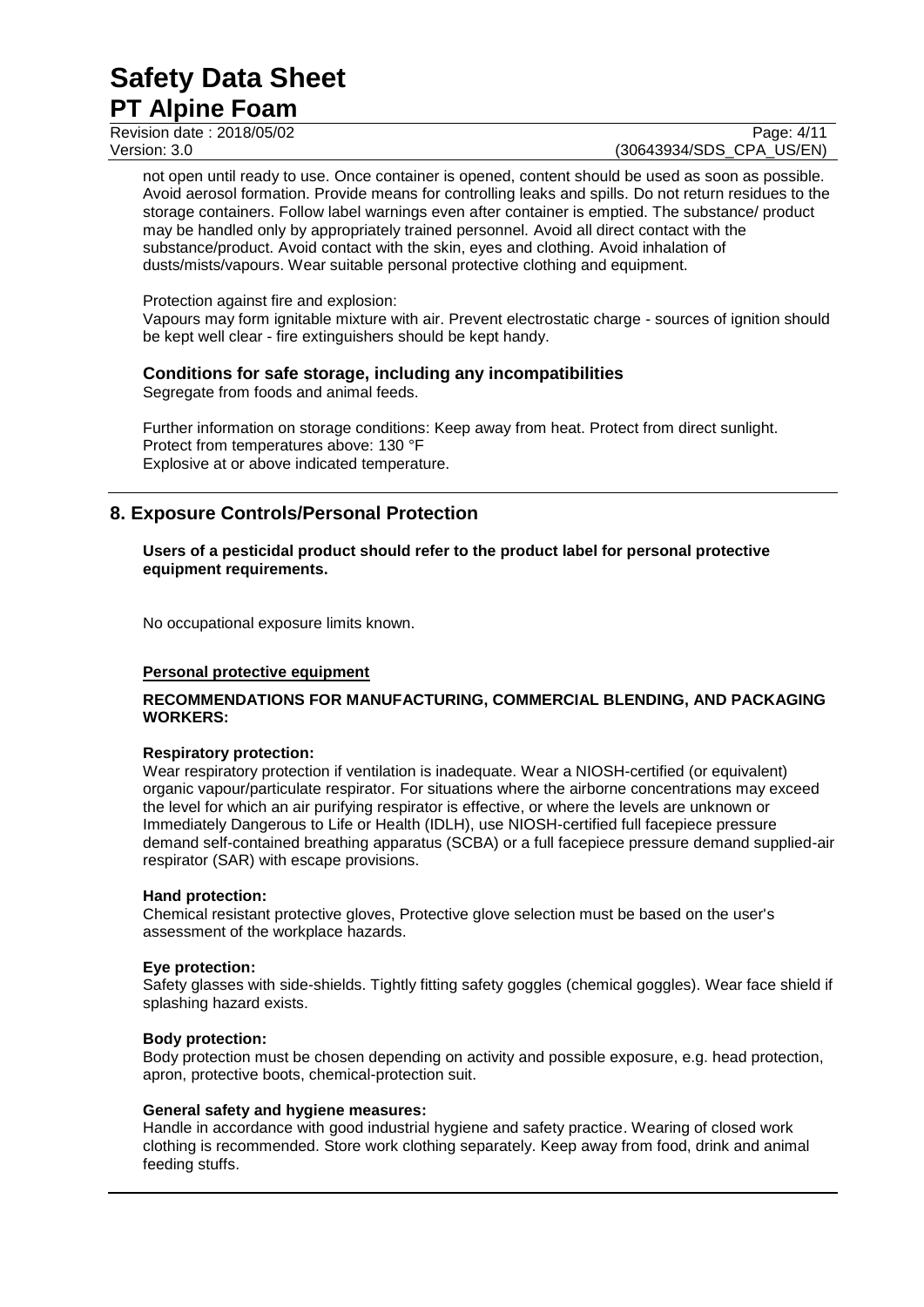# **Safety Data Sheet**

**PT Alpine Foam**

Revision date : 2018/05/02 Page: 5/11<br>Version: 3.0 (30643934/SDS\_CPA\_US/EN) (30643934/SDS\_CPA\_US/EN)

# **9. Physical and Chemical Properties**

|                                       | Form:                       | aerosol                                                  |
|---------------------------------------|-----------------------------|----------------------------------------------------------|
|                                       | Odour:                      | odourless                                                |
|                                       | Odour threshold:            | not applicable, odour not perceivable                    |
|                                       | Colour:                     | colourless, clear                                        |
|                                       | pH value:                   | approx. $5 - 7$                                          |
|                                       |                             | (23 °C)                                                  |
|                                       | Melting point:              | < 0 °C                                                   |
|                                       |                             | The statements are based on the                          |
|                                       |                             | properties of the individual                             |
|                                       |                             | components.                                              |
|                                       | Boiling point:              | approx. 100 °C                                           |
|                                       |                             | Information applies to the solvent.                      |
|                                       | Flash point:                | $>85\text{ °C}$                                          |
|                                       | Flammability:               | not highly flammable                                     |
|                                       |                             | Level 1 Aerosol                                          |
|                                       | Lower explosion limit:      | 1.8 %(V)                                                 |
|                                       | Upper explosion limit:      | $9.5 \%$ (V)                                             |
|                                       | Autoignition:               | Based on the water content the                           |
|                                       |                             | product does not ignite.                                 |
|                                       | Vapour pressure:            | The product has not been tested.                         |
|                                       | Density:                    | approx. 1.00 g/cm3                                       |
|                                       |                             | (20 °C)                                                  |
|                                       | Vapour density:             | not applicable                                           |
| Information on: Dinotefuran technical |                             |                                                          |
|                                       | Partitioning coefficient n- | $-0.549$                                                 |
|                                       | octanol/water (log Pow):    | (25 °C)                                                  |
|                                       | --------------------------- |                                                          |
|                                       | Thermal decomposition:      | No decomposition if stored and handled as                |
|                                       |                             | prescribed/indicated.                                    |
|                                       | Viscosity, dynamic:         | 17.35 mPa.s                                              |
|                                       |                             | (25 °C)                                                  |
|                                       | Solubility in water:        | dispersible                                              |
|                                       | Evaporation rate:           | not applicable                                           |
|                                       | Other Information:          | If necessary, information on other physical and chemical |
|                                       |                             | parameters is indicated in this section.                 |
|                                       |                             |                                                          |

# **10. Stability and Reactivity**

#### **Reactivity**

No hazardous reactions if stored and handled as prescribed/indicated.

# Oxidizing properties:

Based on its structural properties the product is not classified as oxidizing.

#### **Chemical stability**

The product is stable if stored and handled as prescribed/indicated.

# **Possibility of hazardous reactions**

No hazardous reactions if stored and handled as prescribed/indicated.

#### **Conditions to avoid**

See MSDS section 7 - Handling and storage.

#### **Incompatible materials**

strong acids, strong bases, strong oxidizing agents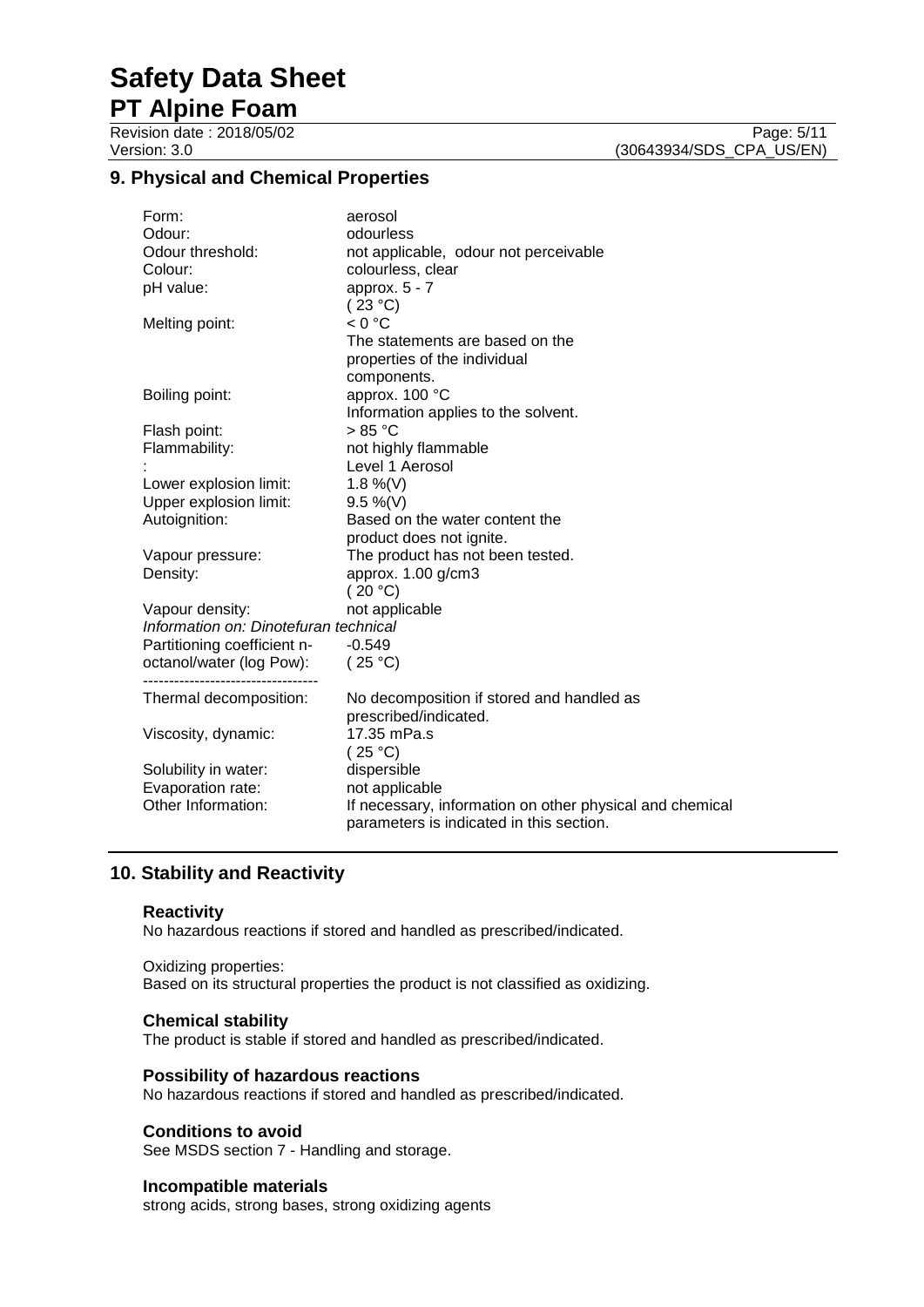Page: 6/11

#### **Hazardous decomposition products**

Decomposition products: Hazardous decomposition products: No hazardous decomposition products if stored and handled as prescribed/indicated.

Thermal decomposition: No decomposition if stored and handled as prescribed/indicated.

# **11. Toxicological information**

#### **Primary routes of exposure**

Routes of entry for solids and liquids are ingestion and inhalation, but may include eye or skin contact. Routes of entry for gases include inhalation and eye contact. Skin contact may be a route of entry for liquefied gases.

# **Acute Toxicity/Effects**

#### Acute toxicity

Assessment of acute toxicity: Virtually nontoxic after a single skin contact. Virtually nontoxic by inhalation. Virtually nontoxic after a single ingestion. The product has not been tested. The statement has been derived from substances/products of a similar structure or composition.

Oral Type of value: LD50 Species: rat Value: > 5,000 mg/kg

**Inhalation** Type of value: LC50 Species: rat Value: > 2.08 mg/l An aerosol with respirable particles was tested. No mortality was observed.

Dermal Type of value: LD50 Species: rat Value: > 5,000 mg/kg

Assessment other acute effects

Assessment of STOT single:

Based on the available information there is no specific target organ toxicity to be expected after a single exposure.

The product has not been tested. The statement has been derived from the properties of the individual components.

#### Irritation / corrosion

Assessment of irritating effects: Not irritating to the eyes. Not irritating to the skin. The product has not been tested. The statement has been derived from substances/products of a similar structure or composition.

Skin Species: rabbit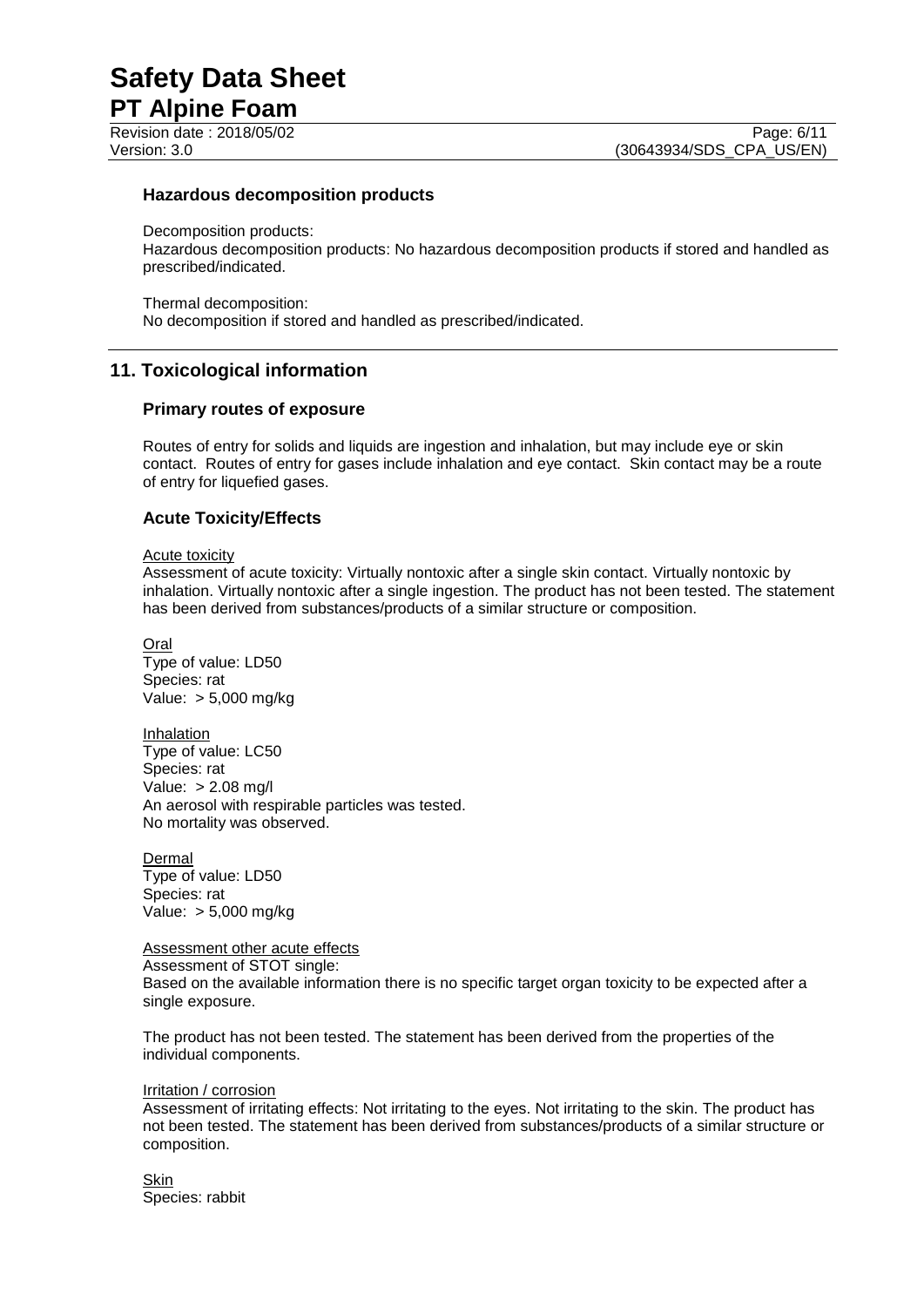Provision date : 2018/05/02 Page: 7/11

Result: non-irritant

Eye Species: rabbit Result: non-irritant

#### **Sensitization**

Assessment of sensitization: There is no evidence of a skin-sensitizing potential. The product has not been tested. The statement has been derived from substances/products of a similar structure or composition.

Buehler test Species: guinea pig Result: Skin sensitizing effects were not observed in animal studies.

#### **Chronic Toxicity/Effects**

#### Repeated dose toxicity

Assessment of repeated dose toxicity: The product has not been tested. The statement has been derived from the properties of the individual components. No substance-specific organtoxicity was observed after repeated administration to animals.

#### Genetic toxicity

Assessment of mutagenicity: The product has not been tested. The statement has been derived from the properties of the individual components. Mutagenicity tests revealed no genotoxic potential.

#### **Carcinogenicity**

Assessment of carcinogenicity: The product has not been tested. The statement has been derived from the properties of the individual components. The results of various animal studies gave no indication of a carcinogenic effect.

#### Reproductive toxicity

Assessment of reproduction toxicity: The product has not been tested. The statement has been derived from the properties of the individual components. The results of animal studies gave no indication of a fertility impairing effect.

#### **Teratogenicity**

Assessment of teratogenicity: The product has not been tested. The statement has been derived from the properties of the individual components. Animal studies gave no indication of a developmental toxic effect at doses that were not toxic to the parental animals.

Other Information Misuse can be harmful to health.

#### **Symptoms of Exposure**

No significant reaction of the human body to the product known.

# **12. Ecological Information**

#### **Toxicity**

Aquatic toxicity Assessment of aquatic toxicity:

Version: 3.0 (30643934/SDS\_CPA\_US/EN)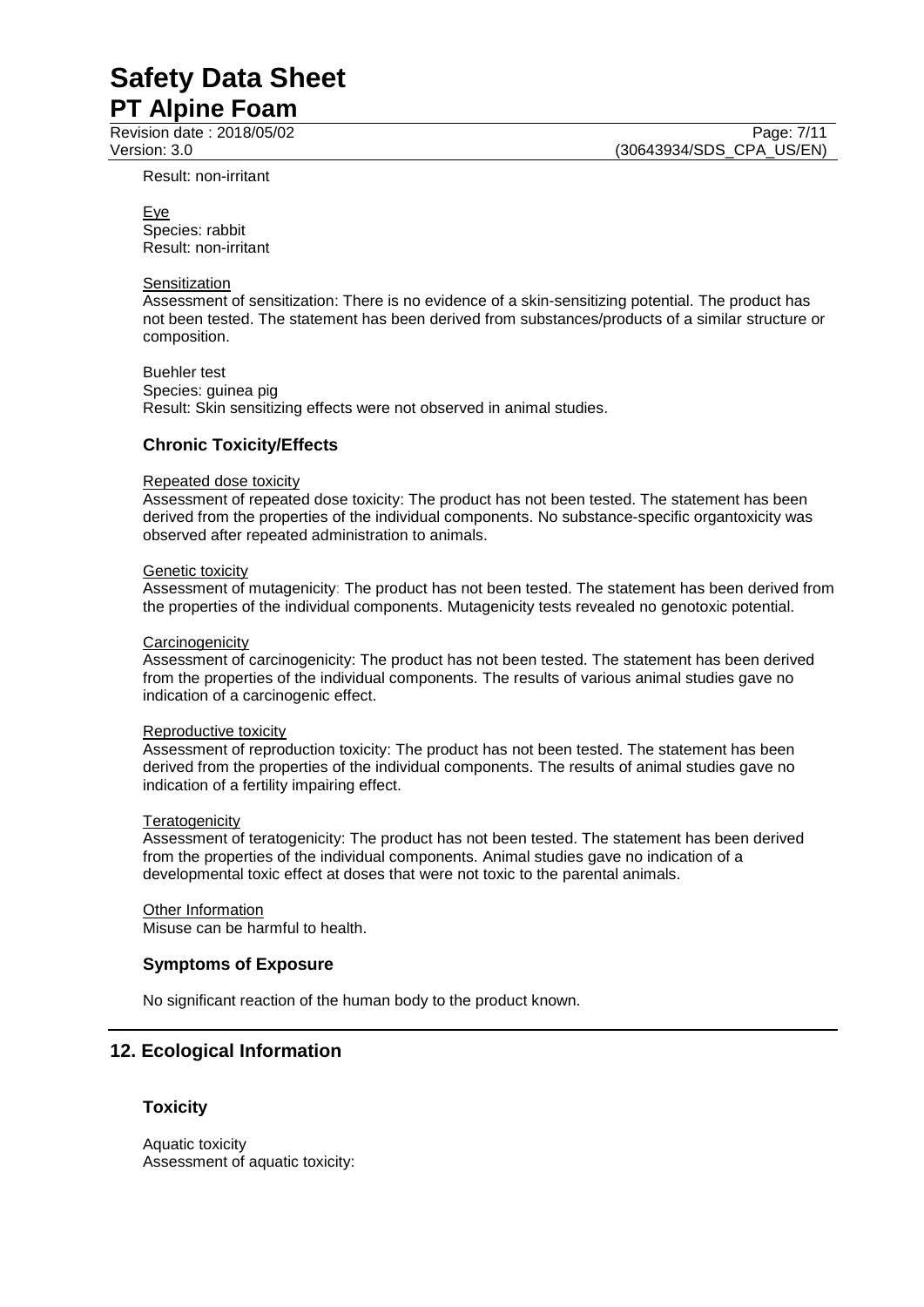Page: 8/11

Version: 3.0 (30643934/SDS\_CPA\_US/EN)

There is a high probability that the product is not acutely harmful to aquatic organisms. The product has not been tested. The statement has been derived from the properties of the individual components.

Toxicity to fish

*Information on: Dinotefuran technical LC50 (96 h) > 100 mg/l, Oncorhynchus mykiss LC50 (96 h) > 100 mg/l, Cyprinus carpio* ----------------------------------

#### Aquatic invertebrates

*Information on: Dinotefuran technical EC50 (48 h) > 1,000 mg/l, Daphnia magna EC50 (96 h) 0.79 mg/l, Mysidopsis bahia* ----------------------------------

#### Aquatic plants

*Information on: Dinotefuran technical EC50 (72 h) 97.6 mg/l (biomass), Pseudokirchneriella subcapitata* ----------------------------------

# **Persistence and degradability**

Assessment biodegradation and elimination (H2O) The product has not been tested. The statement has been derived from the properties of the individual components.

Assessment biodegradation and elimination (H2O)

*Information on: Dinotefuran technical*

*Not readily biodegradable (by OECD criteria).*

----------------------------------

# **Bioaccumulative potential**

Assessment bioaccumulation potential The product has not been tested. The statement has been derived from the properties of the individual components.

Assessment bioaccumulation potential

*Information on: Dinotefuran technical*

*Because of the n-octanol/water distribution coefficient (log Pow) accumulation in organisms is not to be expected.*

----------------------------------

#### **Mobility in soil**

Assessment transport between environmental compartments The product has not been tested. The statement has been derived from the properties of the individual components.

*Information on: Dinotefuran technical*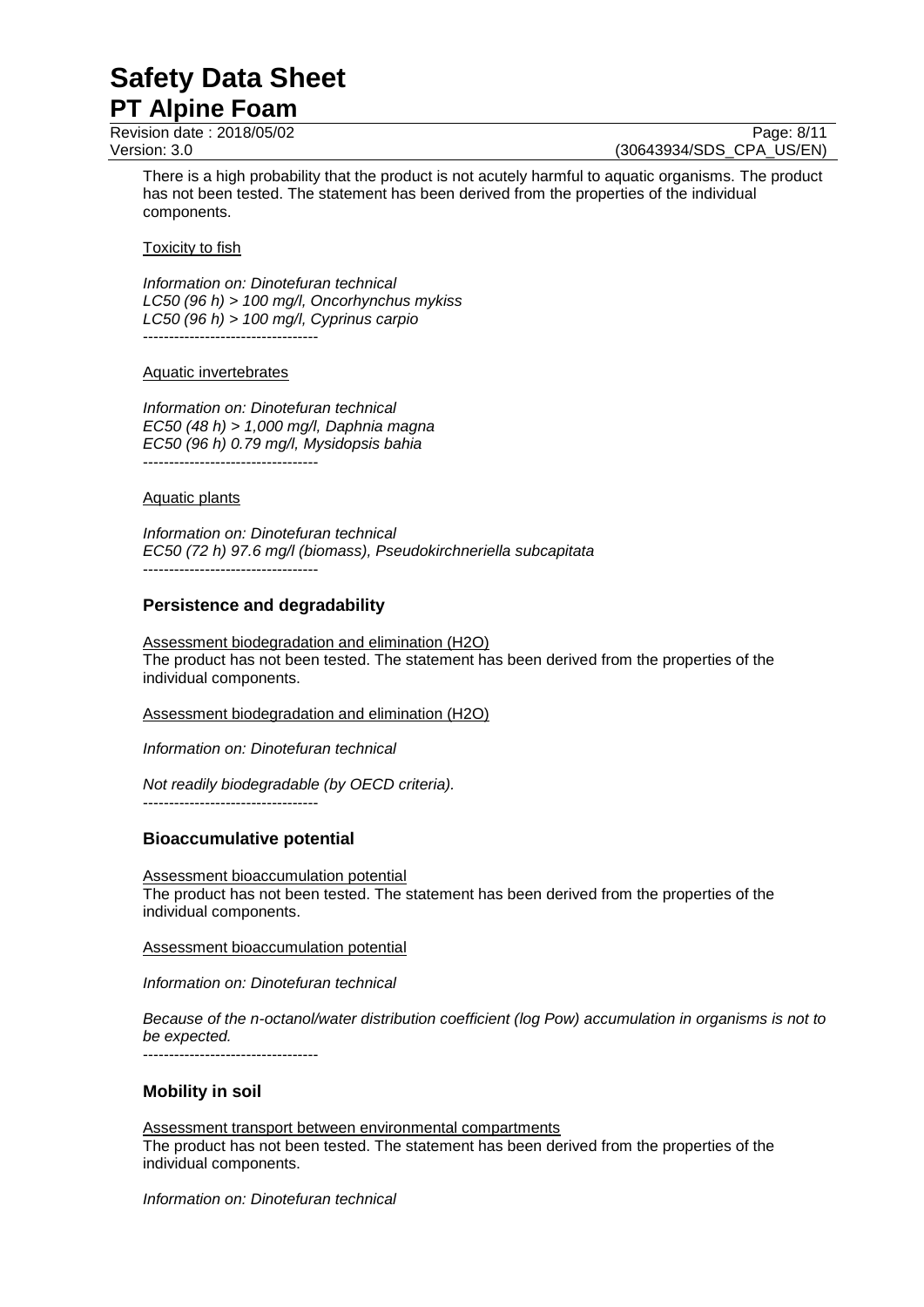Page: 9/11

Version: 3.0 (30643934/SDS\_CPA\_US/EN)

*Following exposure to soil, the product trickles away and can - dependant on degradation - be transported to deeper soil areas with larger water loads.*

# **Additional information**

----------------------------------

Other ecotoxicological advice: Do not discharge product into the environment without control.

# **13. Disposal considerations**

#### **Waste disposal of substance:**

Pesticide wastes are regulated. If pesticide wastes cannot be disposed of according to label instructions, contact the State Pesticide or Environmental Control Agency or the Hazardous Waste representative at the nearest EPA Regional Office for guidance.

#### **Container disposal:**

Do not cut, puncture, crush, or incinerate empty aerosol containers. Consult state or local disposal authorities for approved alternative procedures such as container recycling. Empty aerosol cans may meet the definition of RCRA D003. Consult local and/or regional EPA for further guidance.

# **14. Transport Information**

| Land transport<br><b>USDOT</b>    |                         |
|-----------------------------------|-------------------------|
| Hazard class:                     | 2.2                     |
| ID number:                        | <b>UN 1950</b>          |
| Hazard label:                     | $2.2\phantom{0}$        |
| Proper shipping name:             | <b>AEROSOLS</b>         |
| Sea transport<br><b>IMDG</b>      |                         |
| Hazard class:                     | 2.2                     |
| ID number:                        | UN 1950                 |
| Hazard label:                     | 2.2                     |
| Marine pollutant:                 | NO.                     |
| Proper shipping name:             | <b>AEROSOLS</b>         |
| Air transport<br><b>IATA/ICAO</b> |                         |
| Hazard class:                     | 2.2                     |
| ID number:                        | UN 1950                 |
| Hazard label:                     | 2.2                     |
| Proper shipping name:             | AEROSOLS, NON-FLAMMABLE |

# **15. Regulatory Information**

# **Federal Regulations**

**Registration status:** Crop Protection TSCA, US released / exempt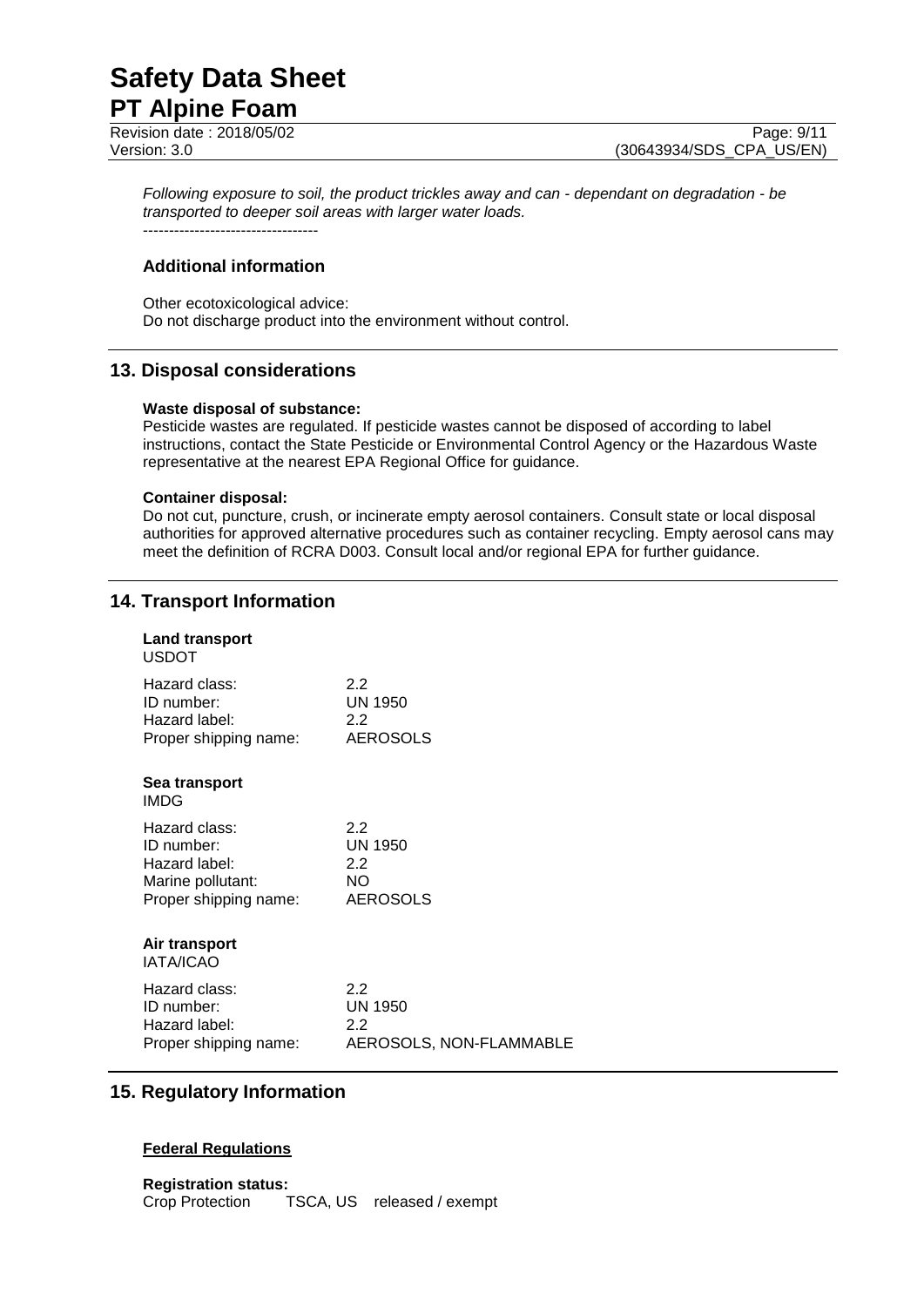Chemical TSCA, US blocked / not listed

**EPCRA 311/312 (Hazard categories):** Refer to SDS section 2 for GHS hazard classes applicable for this product.

#### **Safe Drinking Water & Toxic Enforcement Act, CA Prop. 65:**

#### **BASF Risk Assessment, CA Prop. 65:**

Based on an evaluation of the product's composition and the use(s), this product does not require a California Proposition 65 Warning.

#### **Labeling requirements under FIFRA**

This chemical is a pesticide product registered by the Environmental Protection Agency and is subject to certain labeling requirements under federal pesticide law. These requirements differ from the classification criteria and hazard information required for safety data sheets, and workplace labels of non-pesticide chemicals. Following is the hazard information as required on the pesticide label.

CAUTION: KEEP OUT OF REACH OF CHILDREN. Aerosol container contains flammable gas under pressure.

# **16. Other Information**

#### **SDS Prepared by:**

BASF NA Product Regulations SDS Prepared on: 2018/05/02

We support worldwide Responsible Care® initiatives. We value the health and safety of our employees, customers, suppliers and neighbors, and the protection of the environment. Our commitment to Responsible Care is integral to conducting our business and operating our facilities in a safe and environmentally responsible fashion, supporting our customers and suppliers in ensuring the safe and environmentally sound handling of our products, and minimizing the impact of our operations on society and the environment during production, storage, transport, use and disposal of our products.

IMPORTANT: WHILE THE DESCRIPTIONS, DESIGNS, DATA AND INFORMATION CONTAINED HEREIN ARE PRESENTED IN GOOD FAITH AND BELIEVED TO BE ACCURATE , IT IS PROVIDED FOR YOUR GUIDANCE ONLY. BECAUSE MANY FACTORS MAY AFFECT PROCESSING OR APPLICATION/USE, WE RECOMMEND THAT YOU MAKE TESTS TO DETERMINE THE SUITABILITY OF A PRODUCT FOR YOUR PARTICULAR PURPOSE PRIOR TO USE. NO WARRANTIES OF ANY KIND, EITHER EXPRESSED OR IMPLIED, INCLUDING WARRANTIES OF MERCHANTABILITY OR FITNESS FOR A PARTICULAR PURPOSE, ARE MADE REGARDING PRODUCTS DESCRIBED OR DESIGNS, DATA OR INFORMATION SET FORTH, OR THAT THE PRODUCTS, DESIGNS, DATA OR INFORMATION MAY BE USED WITHOUT INFRINGING THE INTELLECTUAL PROPERTY RIGHTS OF OTHERS. IN NO CASE SHALL THE DESCRIPTIONS, INFORMATION, DATA OR DESIGNS PROVIDED BE CONSIDERED A PART OF OUR TERMS AND CONDITIONS OF SALE. FURTHER, YOU EXPRESSLY